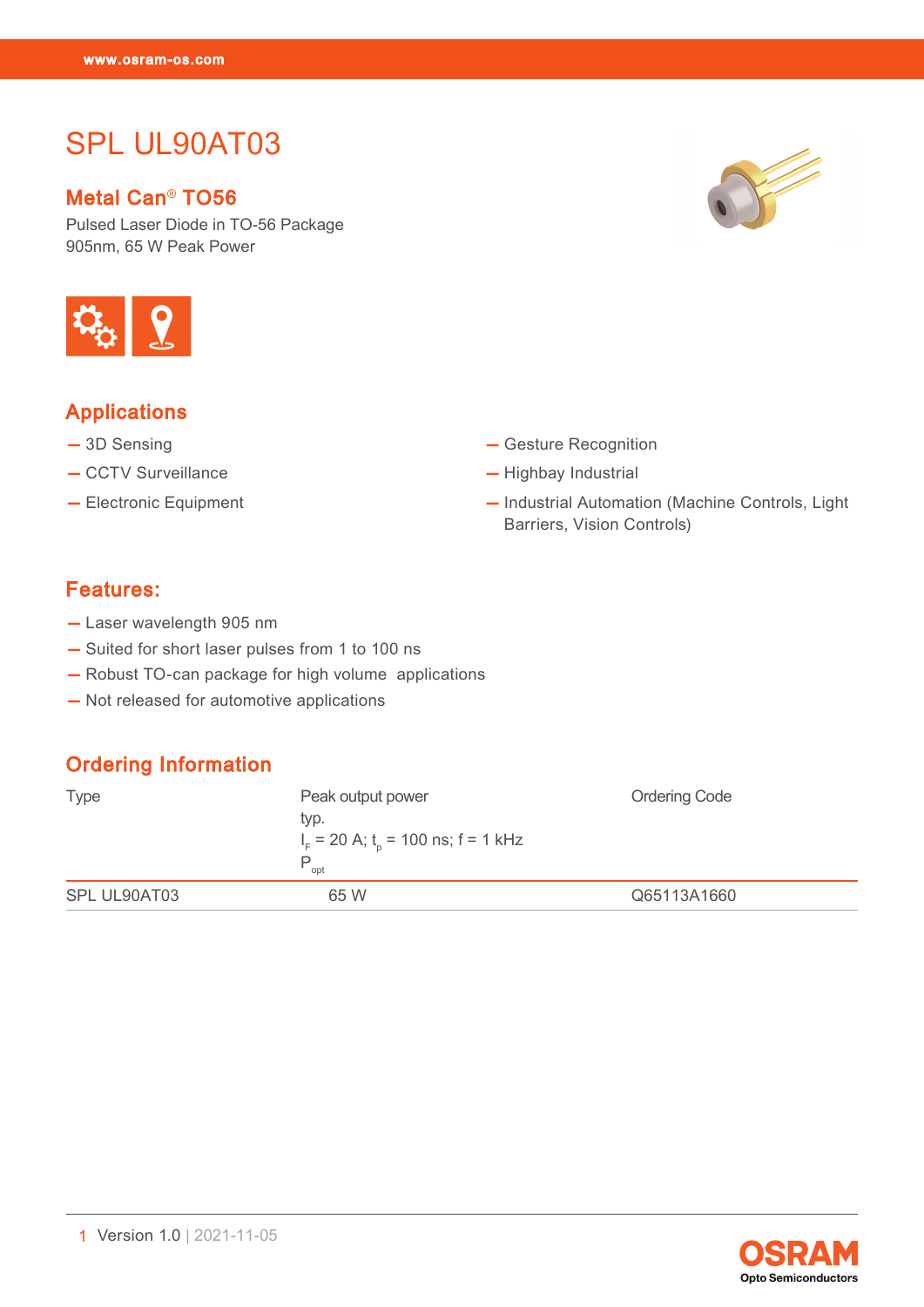#### Maximum Ratings  $T = 25$  °C

| $I_s = 25$ U                                             |                                              |              |                    |
|----------------------------------------------------------|----------------------------------------------|--------------|--------------------|
| Parameter                                                | Symbol                                       |              | Values             |
| Operating temperature                                    | $T_{op}$                                     | min.<br>max. | $-40$ °C<br>85 °C  |
| Storage temperature                                      | $T_{\rm stg}$                                | min.<br>max. | $-40$ °C<br>100 °C |
| Peak output power <sup>1)</sup>                          | $P_{opt}$                                    | max.         | 75 W               |
| Forward current                                          | 'F                                           | max.         | 20 A               |
| Pulse width (FWHM)                                       | $t_{p}$                                      | max.         | 100 ns             |
| Duty cycle                                               | dc                                           | max.         | $0.1 \%$           |
| Reverse voltage                                          | $V_R$                                        | max.         | 3V                 |
| Soldering temperature<br>(2 mm from bottom edge of case) | $\mathsf{T}_{\scriptscriptstyle \mathsf{S}}$ | max.         | 260 °C             |

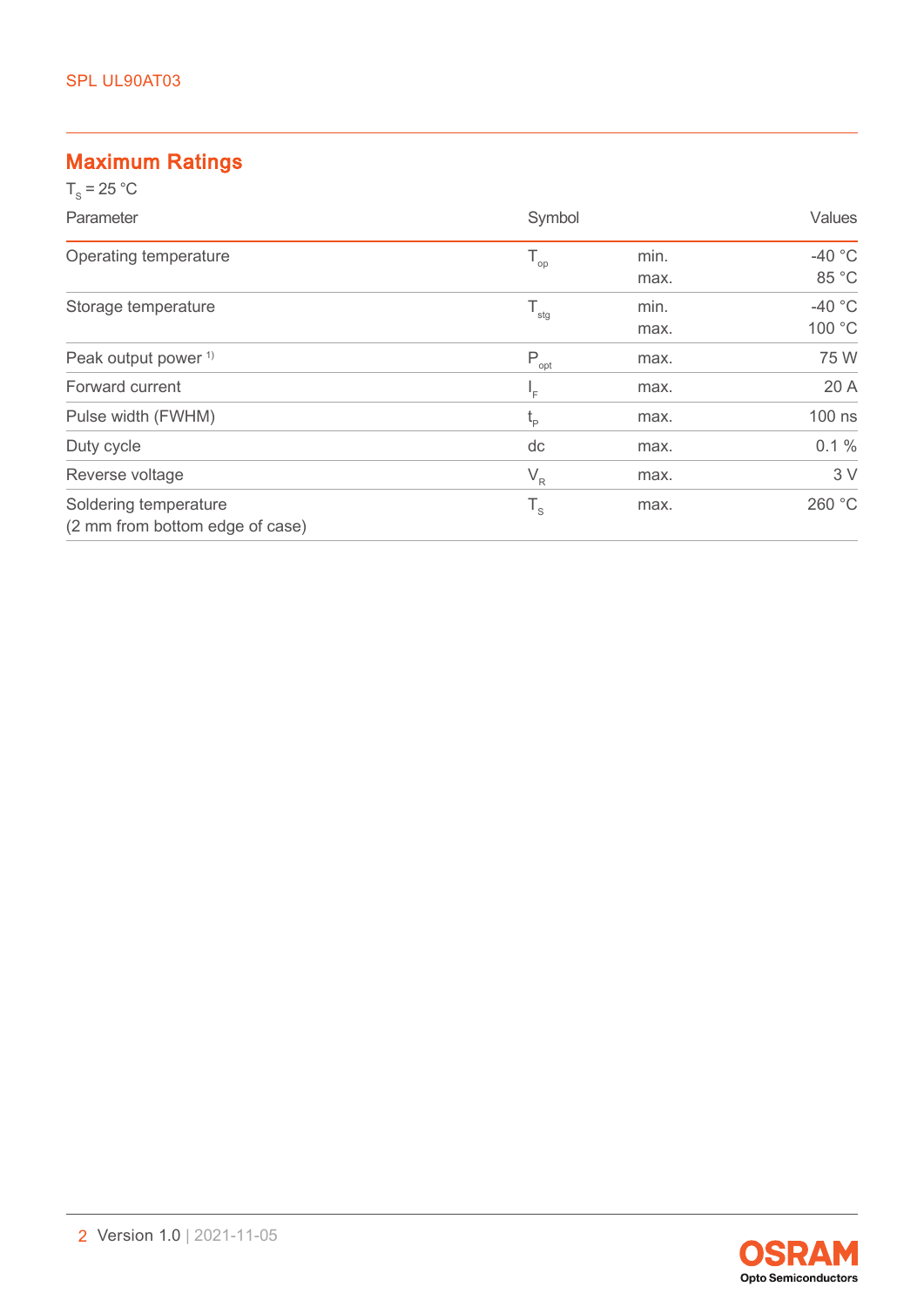#### **Characteristics**

 ${\sf I}_{_{\rm F}}$  = 20 A;  ${\sf t}_{_{\rm p}}$  = 100 ns; D = 0.01 %; T $_{_{\rm S}}$  = 25 °C

| Parameter                                                   | Symbol                                 |                      | Values                     |
|-------------------------------------------------------------|----------------------------------------|----------------------|----------------------------|
| Number of emitters                                          | n                                      |                      | 3                          |
| Operating voltage                                           | $\rm V_{op}$                           | typ.                 | 9.5V                       |
| Peak wavelength <sup>2)</sup>                               | $\lambda_{\rm peak}$                   | min.<br>typ.<br>max. | 898 nm<br>905 nm<br>912 nm |
| Spectral bandwidth (FWHM)                                   | Δλ                                     | typ.                 | 7 nm                       |
| Peak output power                                           | $P_{\underline{\text{opt}}}$           | typ.                 | 65 W                       |
| Beam divergence (FWHM) parallel to pn-junction              | $\Theta_{\scriptscriptstyle\parallel}$ | typ.                 | 10 <sup>°</sup>            |
| Beam divergence (FWHM) perpendicular to pn-junction         | $\Theta_{\perp}$                       | typ.                 | 25°                        |
| Threshold current                                           | $\mathsf{I}_{\mathsf{th}}$             | typ.                 | 0.3A                       |
| Laser aperture (FWHM) parallel to pn-junction               | $W_{\parallel}$                        | typ.                 | $110 \mu m$                |
| Laser aperture (FWHM) perpendicular to pn-junction          | $W_{\perp}$                            | typ.                 | $10 \mu m$                 |
| Thermal resistance junction solder point real <sup>3)</sup> | $R_{\text{thJS real}}$                 | typ.                 | 35 K / W                   |

# Relative Spectral Emission [4\),](#page-12-0) [5\)](#page-12-0)

 $I_{e,rel}$  = f (λ);  $I_F$  = 20 A;  $P_{opt}$  = 65 W;  $t_p$  = 100 ns



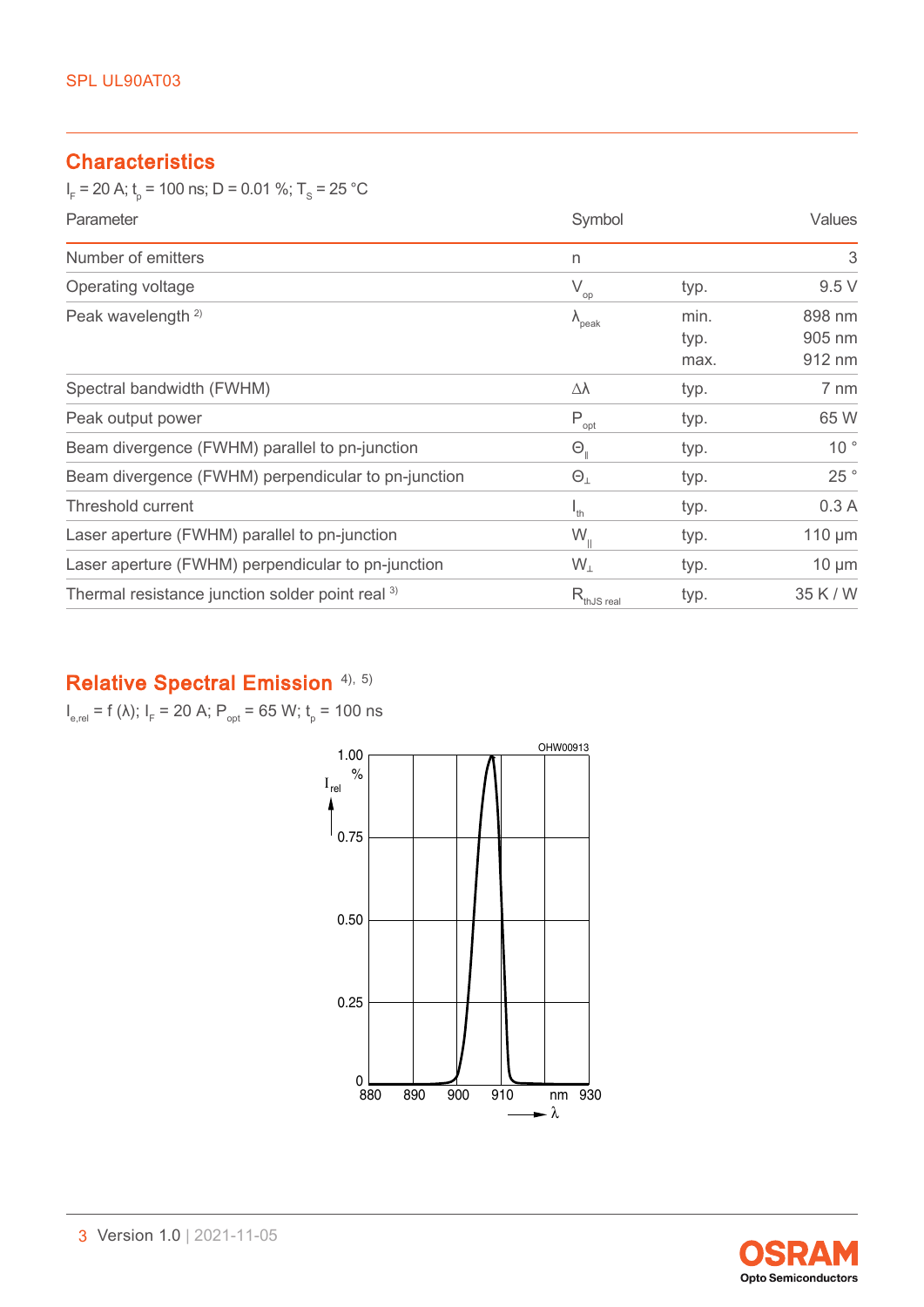#### Far-Field Distribution Perpendicular to pn-Junction [4\),](#page-12-0) [5\)](#page-12-0)

 $I_{rel}$  = f (Θ⊥);  $P_{opt}$  = 65W;  $t_{p}$  = 100ns; D = 0.01%



#### Far-Field Distribution Parallel to pn-Junction [4\),](#page-12-0) [5\)](#page-12-0)

 $I_{rel}$  = f (ΘII);  $P_{opt}$  = 65W;  $t_{p}$  = 100ns; D = 0.01%



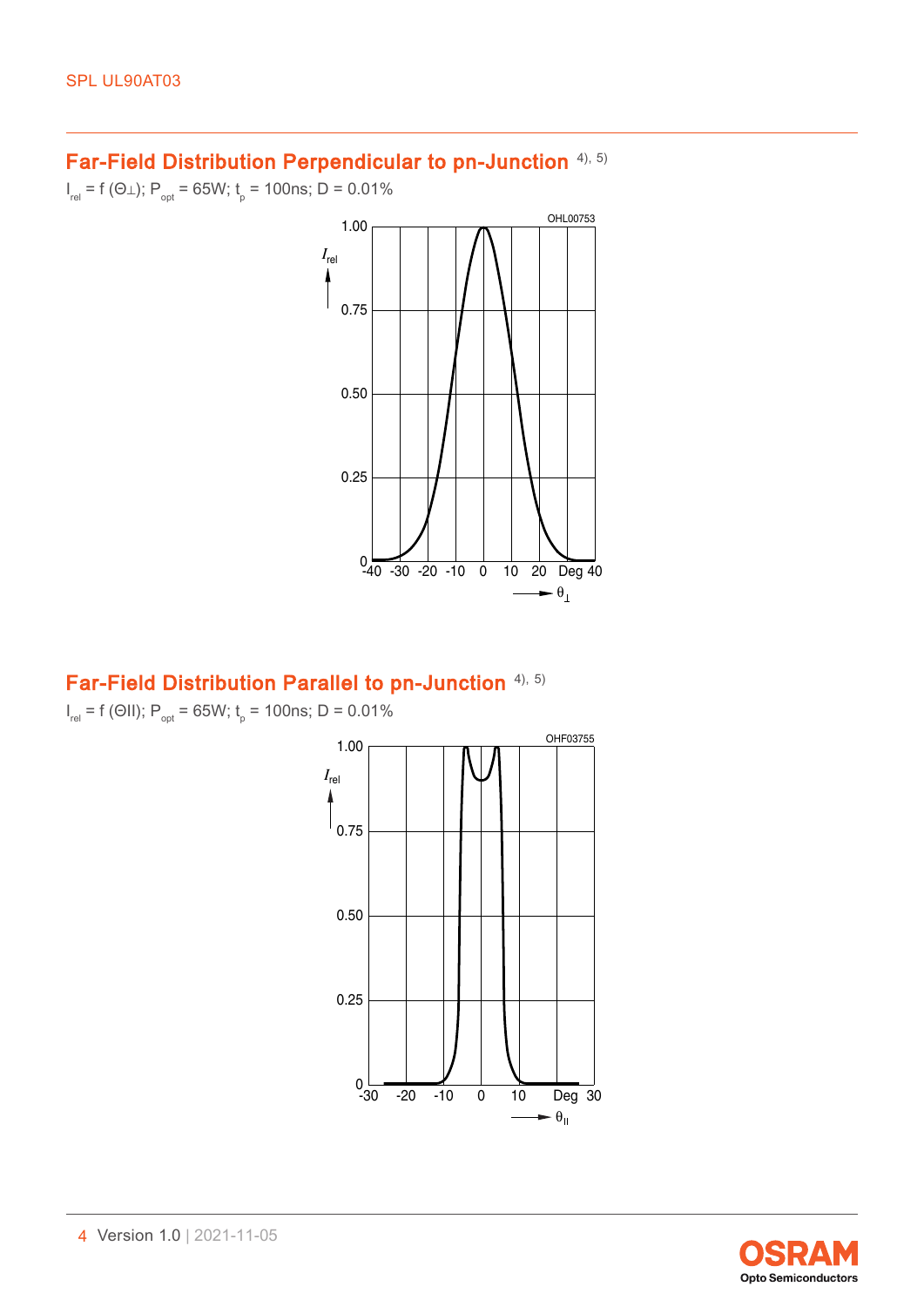#### Near-Field Distribution Parallel to pn-Junction [4\),](#page-12-0) [5\)](#page-12-0)

 $I_{rel}$  = f (ΘΙΙ);  $P_{opt}$  = 65W;  $t_{p}$  = 100ns; D = 0.01%



#### Near-Field Distribution Perpendicular to pn-Junction [4\),](#page-12-0) [5\)](#page-12-0)

 $I_{rel}$  = f (Θ⊥);  $P_{opt}$  = 65W;  $t_{p}$  = 100ns; D = 0.01%



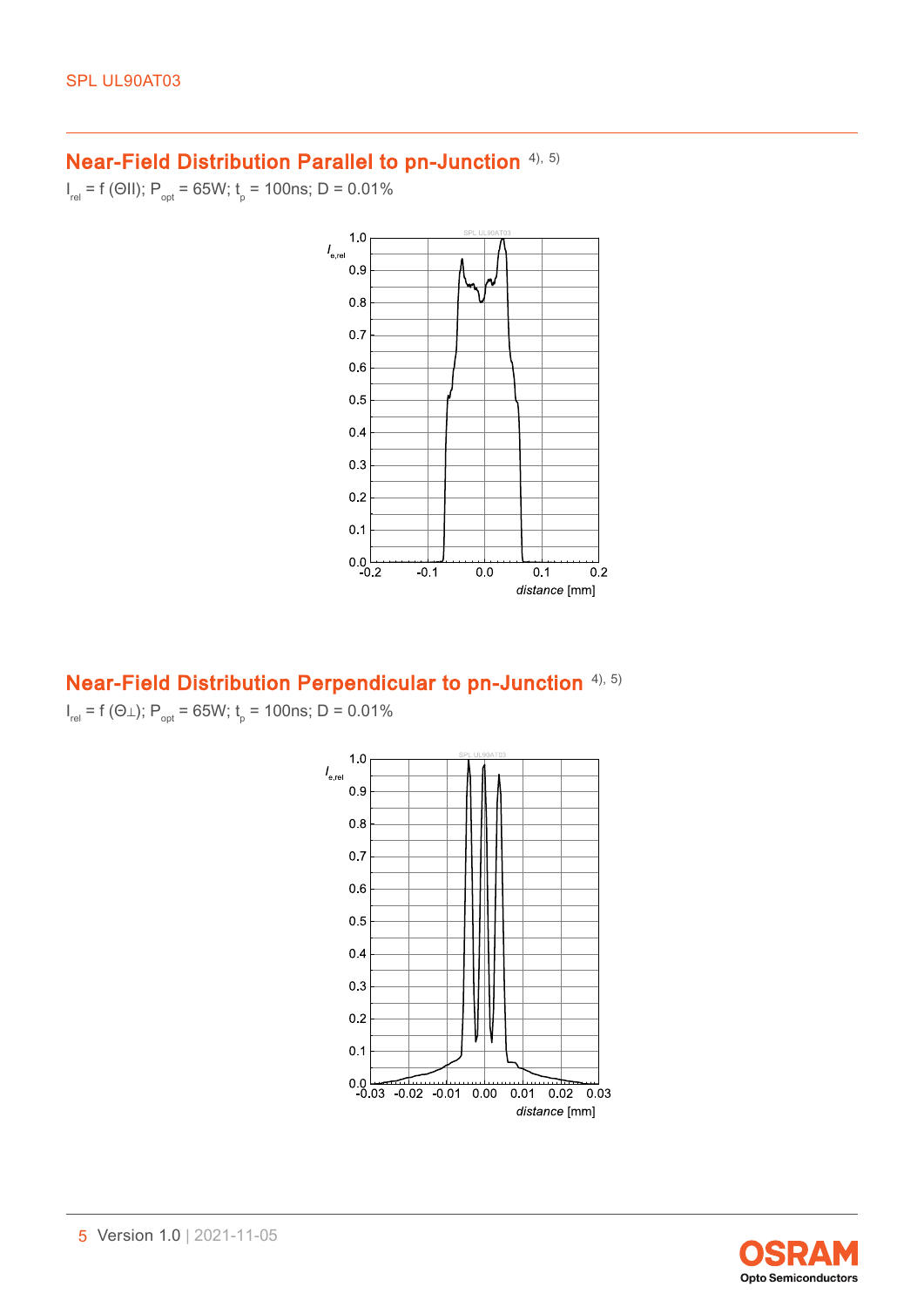# Optical Output Power [4\),](#page-12-0) [5\)](#page-12-0)

 $\mathsf{P}_{\mathsf{opt}} = \mathsf{f}\left(\mathsf{I}_{\mathsf{F}}\right)$ 



#### Centroid Wavelength<sup>[4\)](#page-12-0)</sup>

 $\lambda_{\text{centroid}} = f(T_s); I_F = 20 \text{A}; t_p = 100 \text{ns}; D = 0.01\%$ 



#### Centroid Wavelength<sup>[4\)](#page-12-0)</sup>

 $\lambda_{\text{centroid}} = f(T_s); I_F = 20 \text{A}; t_p = 100 \text{ns}; D = 0.01\%$ 



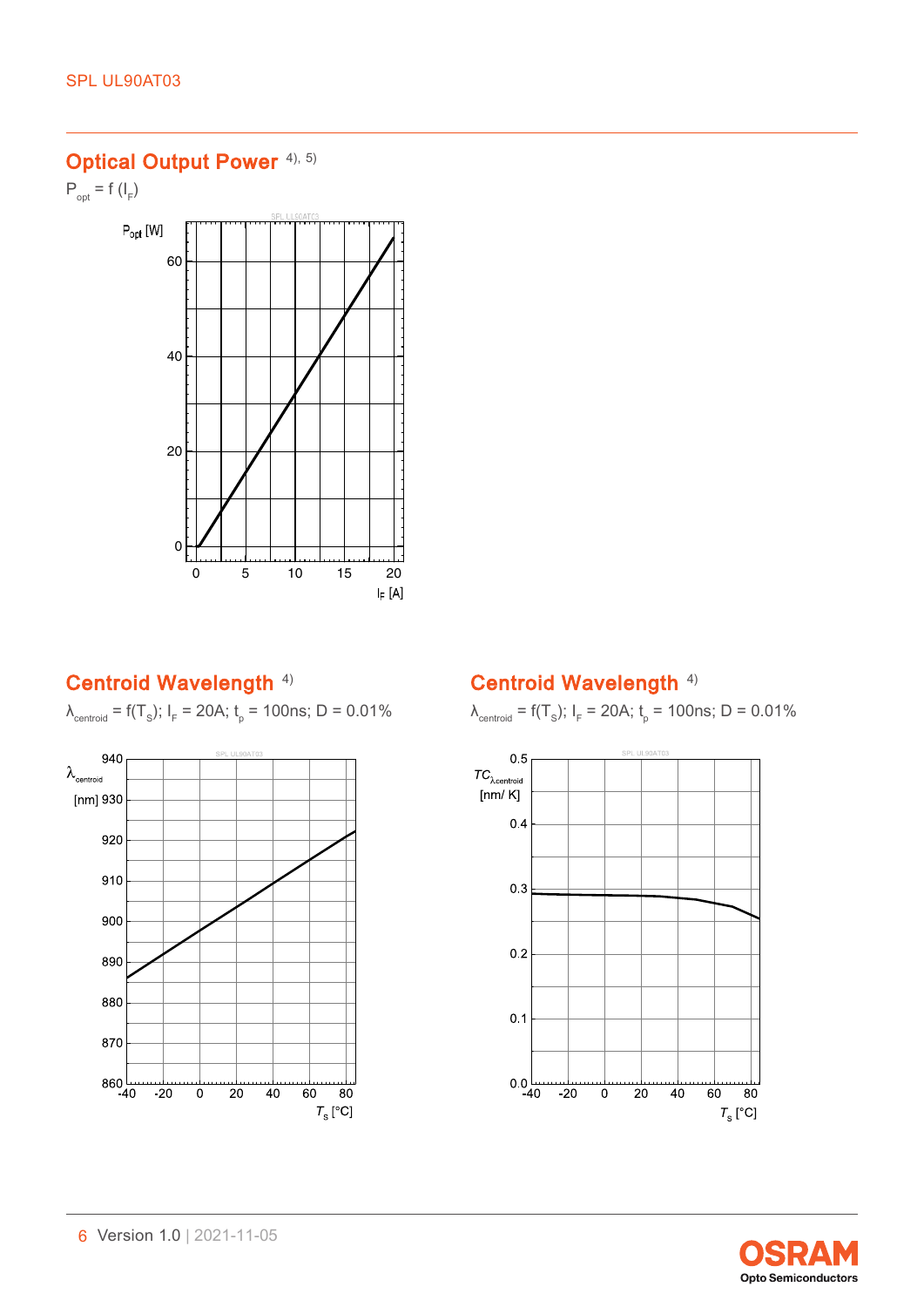# Peak Output Power<sup>[4\)](#page-12-0)</sup>

 $P_{opt} = f(T_s); I_F = 20A; t_p = 100$ ns; D = 0.01%



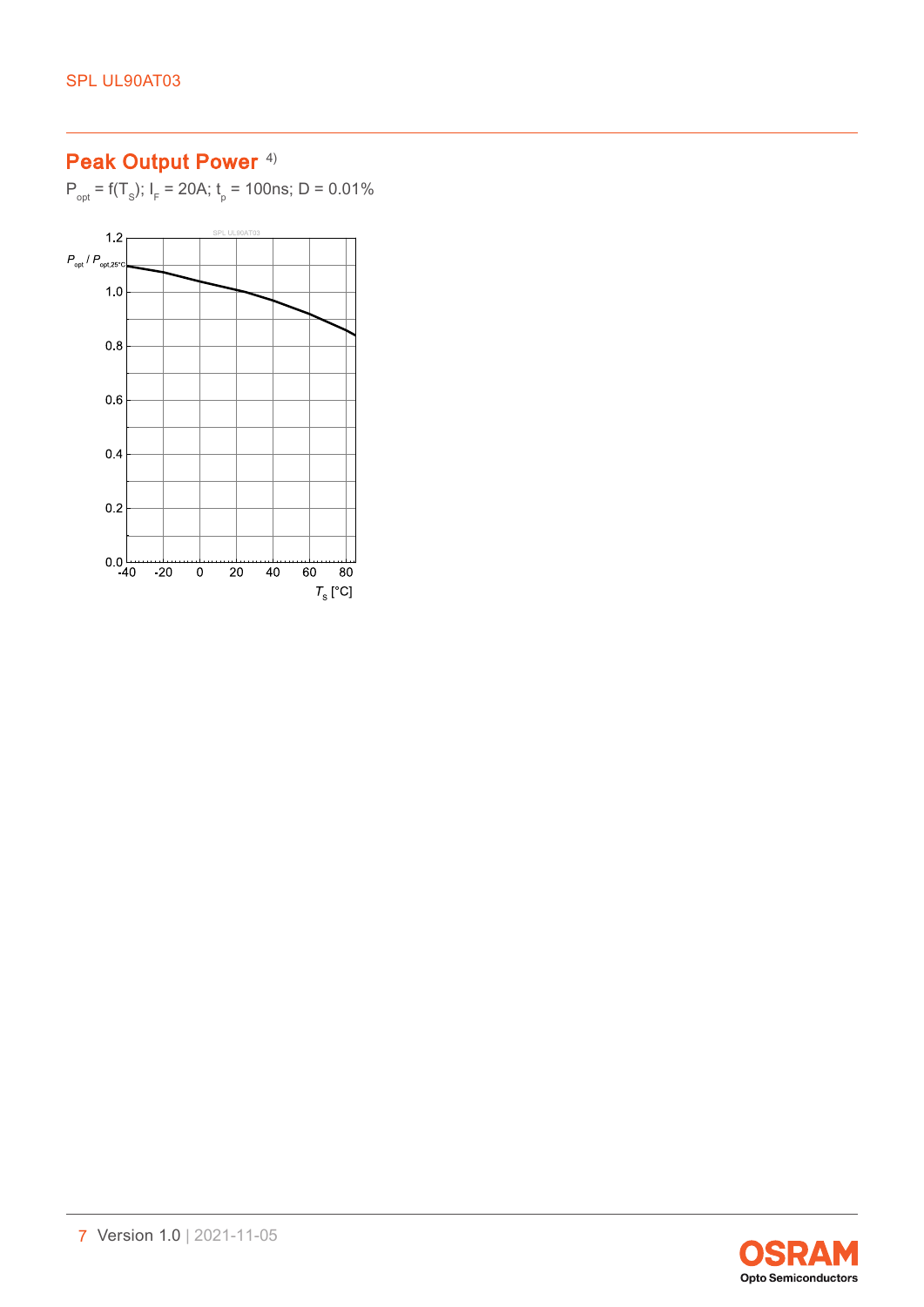# Dimensional Drawing<sup>[6\)](#page-12-0)</sup>



 $C63062 - A4285 - A1 - 01$ 

## Further Information:

Approximate Weight: 312.0 mg

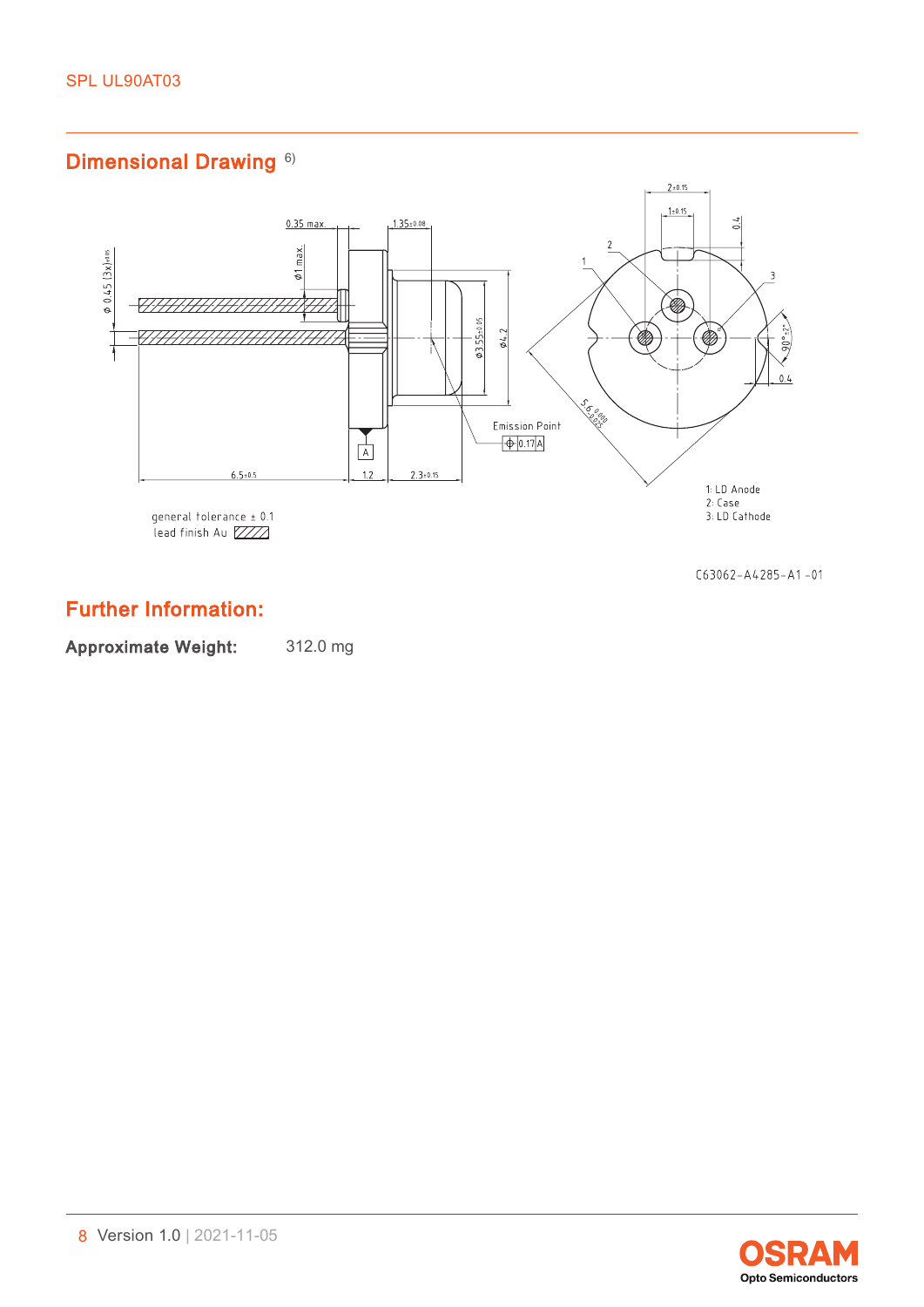## Tray <sup>[6\)](#page-12-0)</sup>

200 pieces per tray



 $C63062 - A4337 - B1$ 

## Barcode-Product-Label (BPL)



**Opto Semiconductors**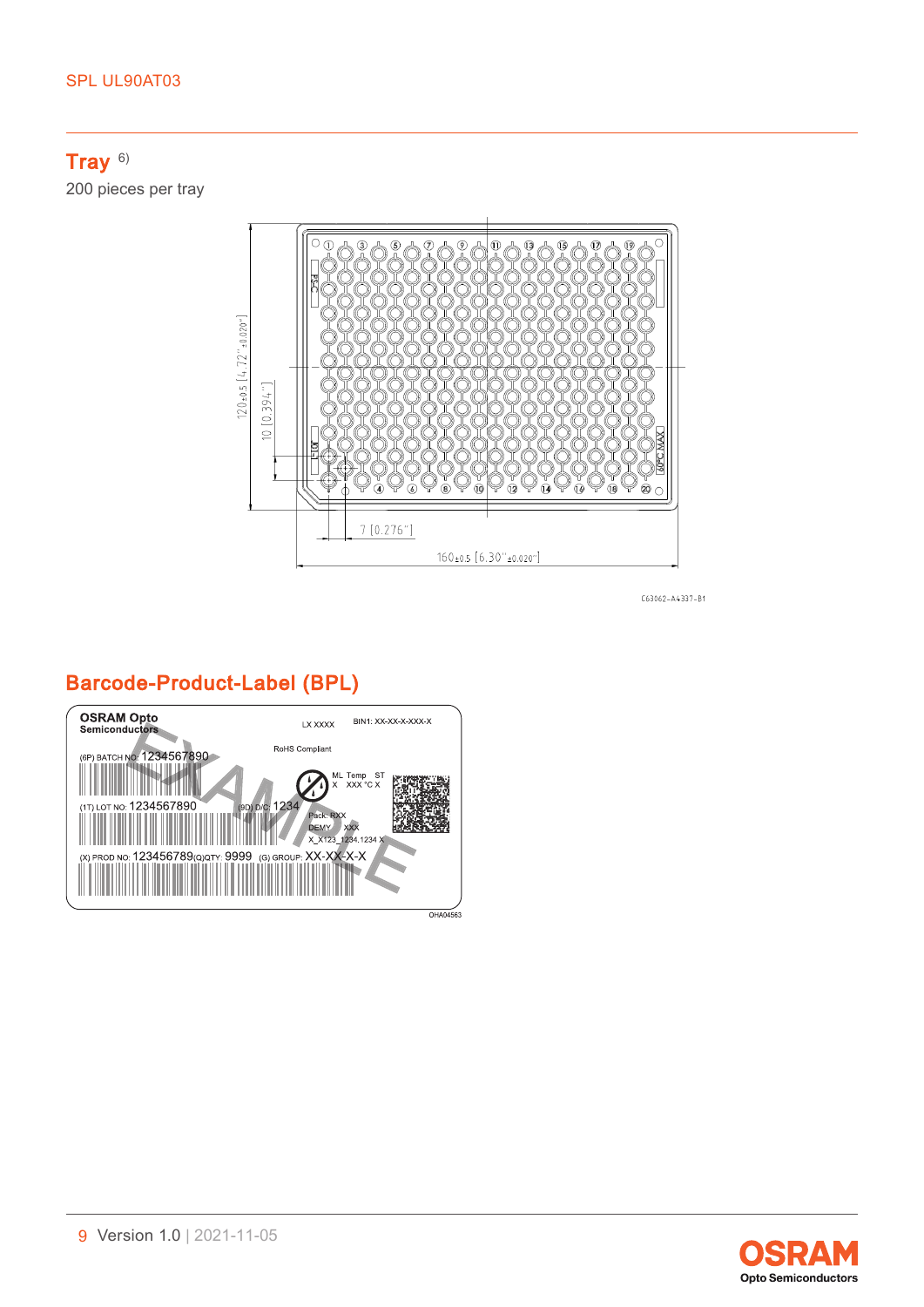

| $215 + 1$ |  |
|-----------|--|
|           |  |

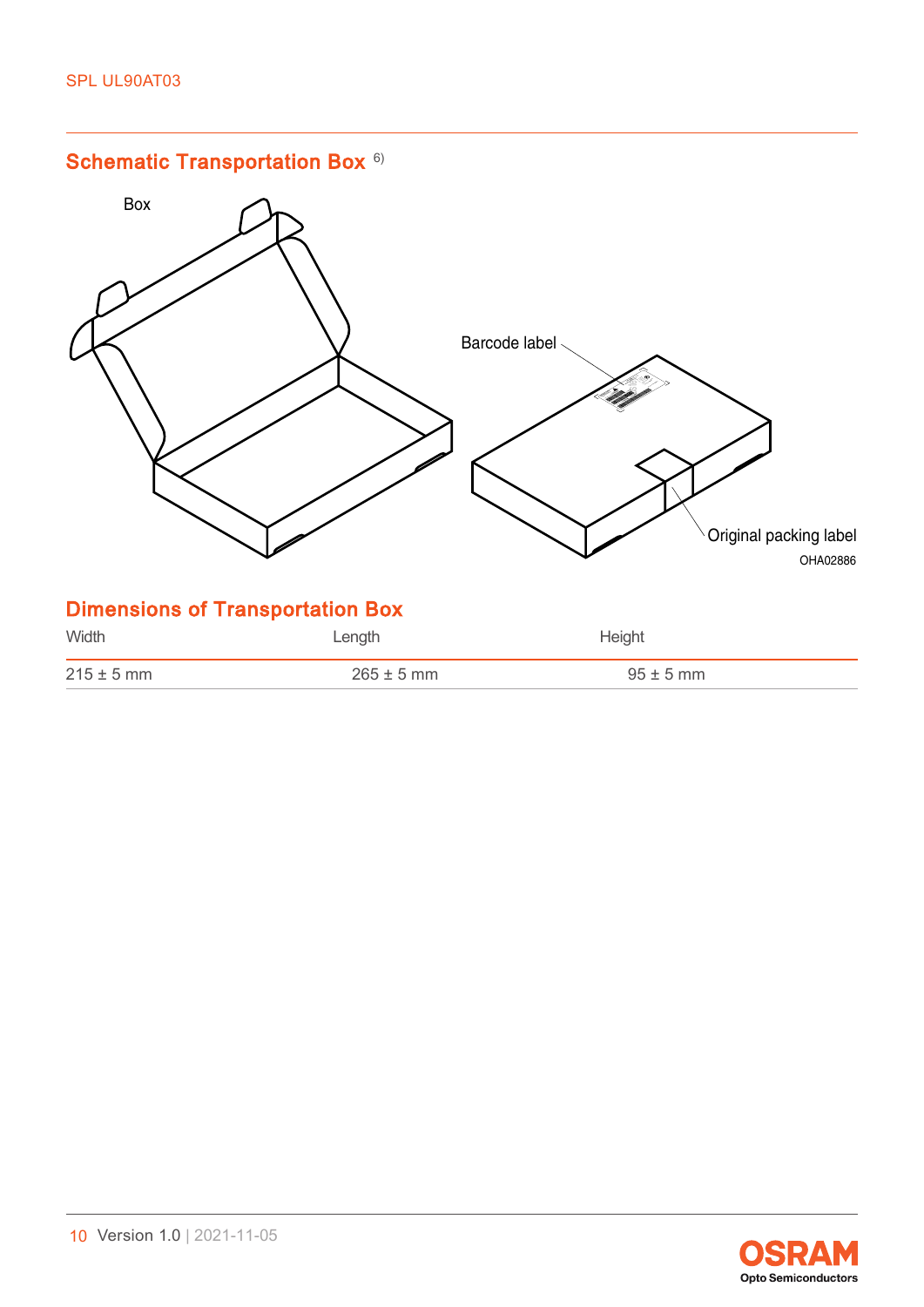#### **Notes**

Depending on the mode of operation, these devices emit highly concentrated visible and non visible light which can be hazardous to the human eye. Products which incorporate these devices have to follow the safety precautions given in IEC 60825-1.

Subcomponents of this device contain, in addition to other substances, metal filled materials including silver. Metal filled materials can be affected by environments that contain traces of aggressive substances. Therefore, we recommend that customers minimize device exposure to aggressive substances during storage, production, and use. Devices that showed visible discoloration when tested using the described tests above did show no performance deviations within failure limits during the stated test duration. Respective failure limits are described in the IEC60810.

For further application related information please visit www.osram-os.com/appnotes

Products which incorporate these devices have to follow the safety precautions given in IEC 60825-1 and IEC 62471.

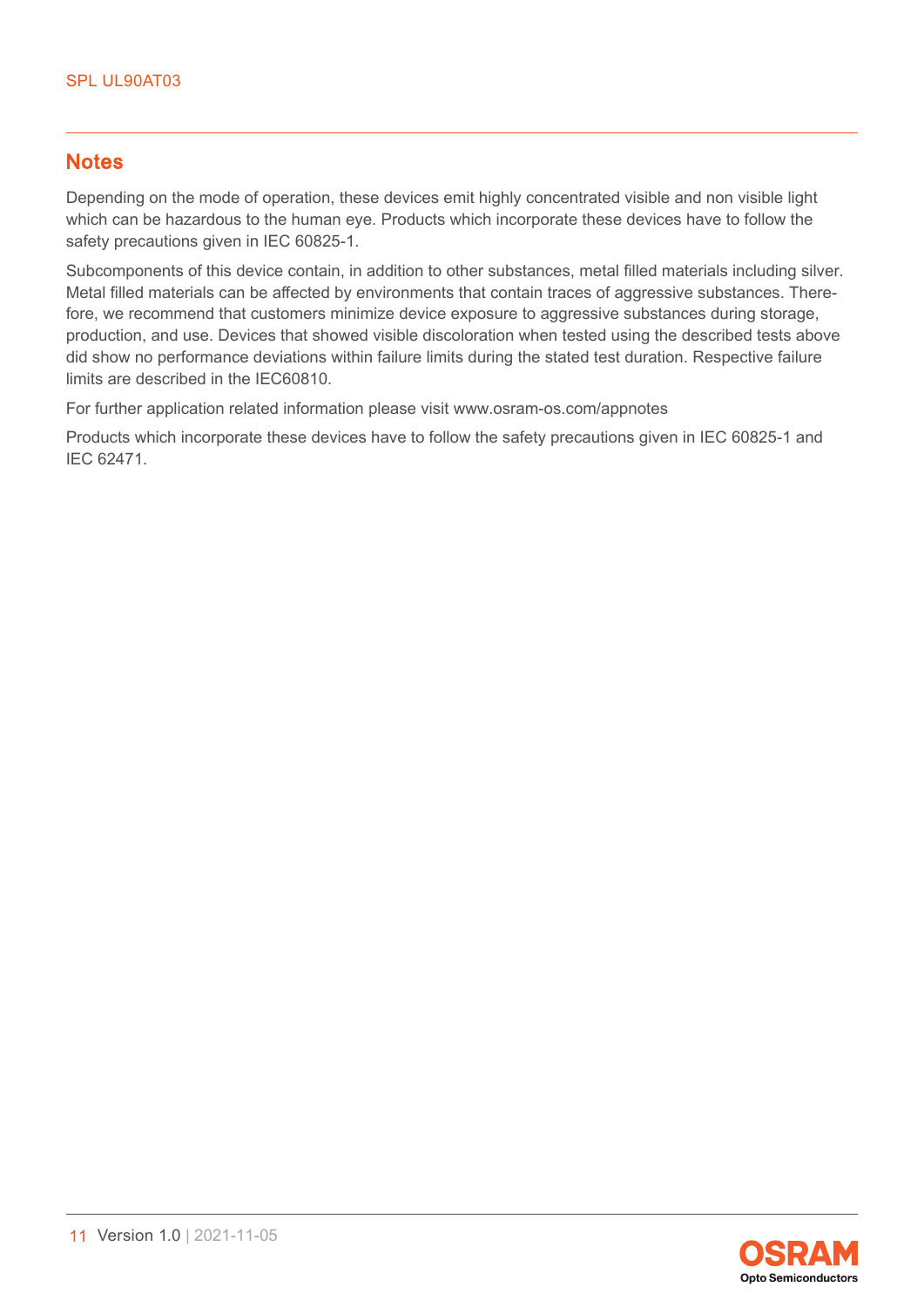#### Disclaimer

#### Attention please!

The information describes the type of component and shall not be considered as assured characteristics. Terms of delivery and rights to change design reserved. Due to technical requirements components may contain dangerous substances.

For information on the types in question please contact our Sales Organization.

If printed or downloaded, please find the latest version on the OSRAM OS website.

#### Packing

Please use the recycling operators known to you. We can also help you – get in touch with your nearest sales office. By agreement we will take packing material back, if it is sorted. You must bear the costs of transport. For packing material that is returned to us unsorted or which we are not obliged to accept, we shall have to invoice you for any costs incurred.

#### Product and functional safety devices/applications or medical devices/applications

OSRAM OS components are not developed, constructed or tested for the application as safety relevant component or for the application in medical devices.

OSRAM OS products are not qualified at module and system level for such application.

An entire (100%) testing shall be performed after assembly of the OSRAM OS product to the final product. OSRAM OS product are not qualified at module and system level for such application. Customer is fully responsible and accountable for detection capability in case of sudden changes in electro-optical characteristics at component level.

In case buyer – or customer supplied by buyer – considers using OSRAM OS components in product safety devices/applications or medical devices/applications, buyer and/or customer has to inform the local sales partner of OSRAM OS immediately and OSRAM OS and buyer and /or customer will analyze and coordinate the customer-specific request between OSRAM OS and buyer and/or customer.

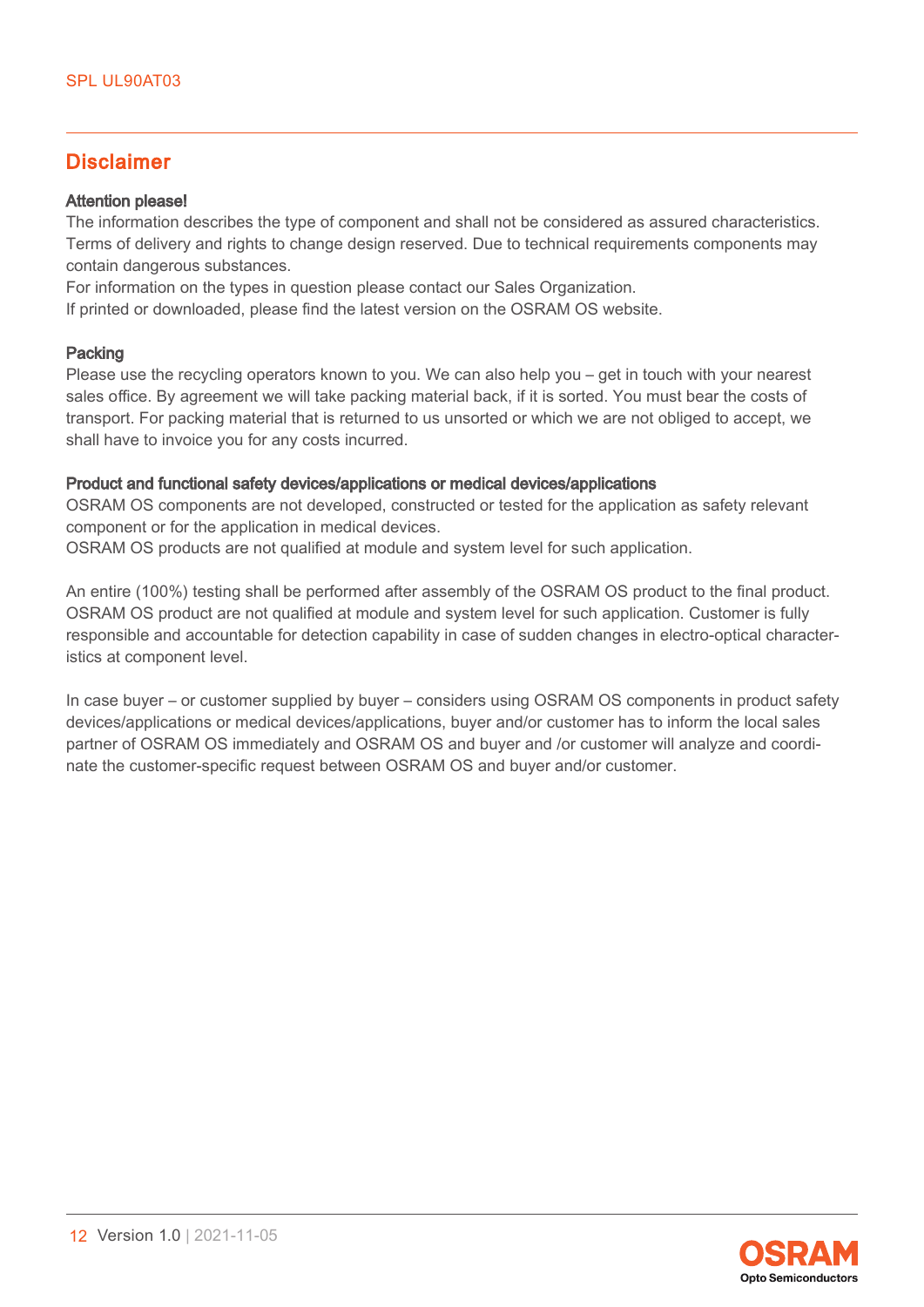#### <span id="page-12-0"></span>**Glossary**

- <sup>1)</sup> Brightness: The brightness values are measured with a tolerance of  $\pm 11\%$ .
- <sup>2)</sup> Wavelength: The wavelengths are measured with a tolerance of  $\pm 1$  nm.
- <sup>3)</sup> Thermal resistance: junction soldering point, of the device only, mounted on an ideal heatsink (e.g. metal block)
- <sup>4)</sup> Typical Values: Due to the special conditions of the manufacturing processes of semiconductor devices, the typical data or calculated correlations of technical parameters can only reflect statistical figures. These do not necessarily correspond to the actual parameters of each single product, which could differ from the typical data and calculated correlations or the typical characteristic line. If requested, e.g. because of technical improvements, these typ. data will be changed without any further notice.
- $5$  Testing temperature: TA =  $25^{\circ}$ C (unless otherwise specified)
- $6$  Tolerance of Measure: Unless otherwise noted in drawing, tolerances are specified with  $\pm 0.1$  and dimensions are specified in mm.

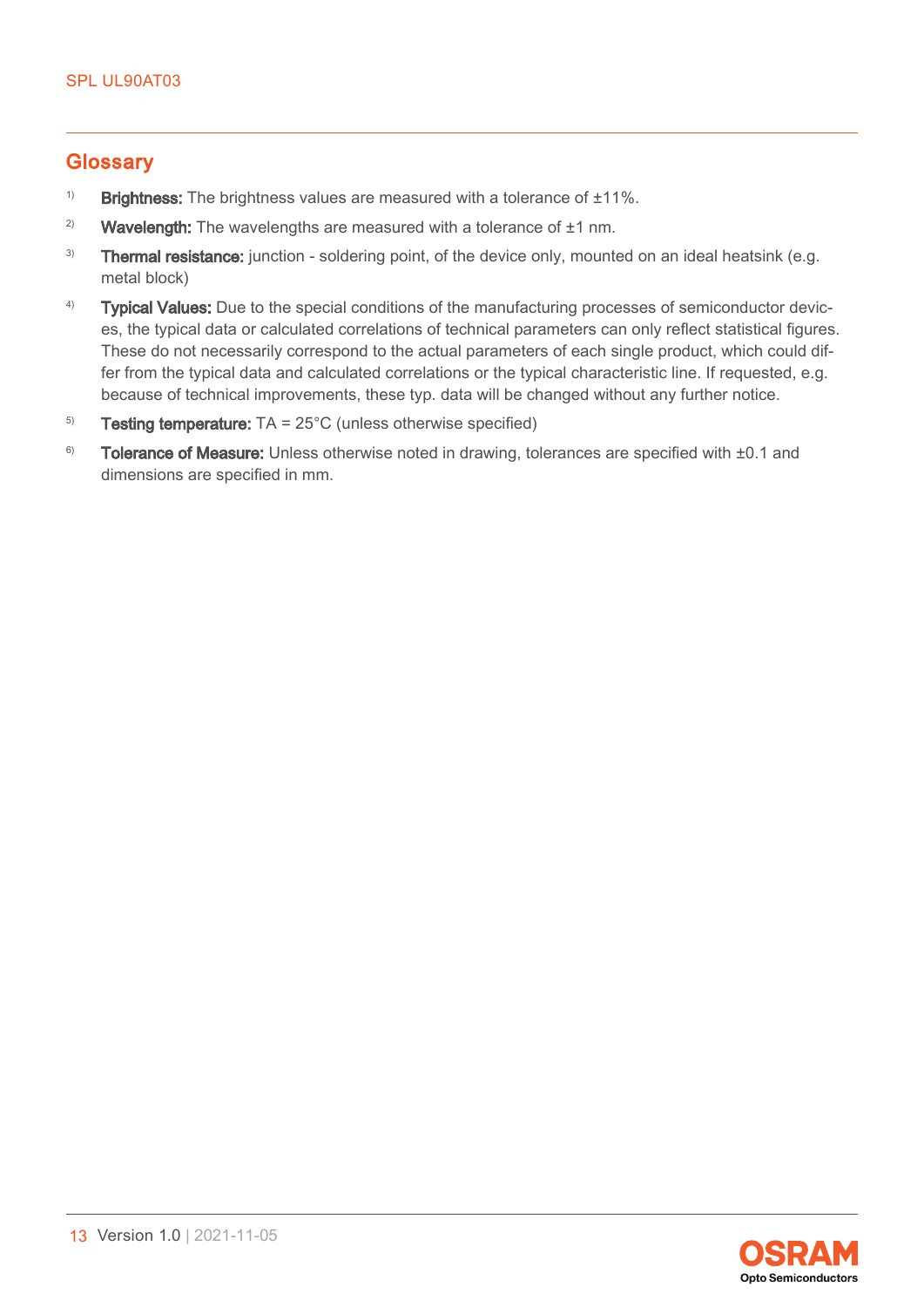| <b>Revision History</b> |            |                 |  |
|-------------------------|------------|-----------------|--|
| Version                 | Date       | Change          |  |
| 1.0                     | 2021-11-05 | Initial Version |  |